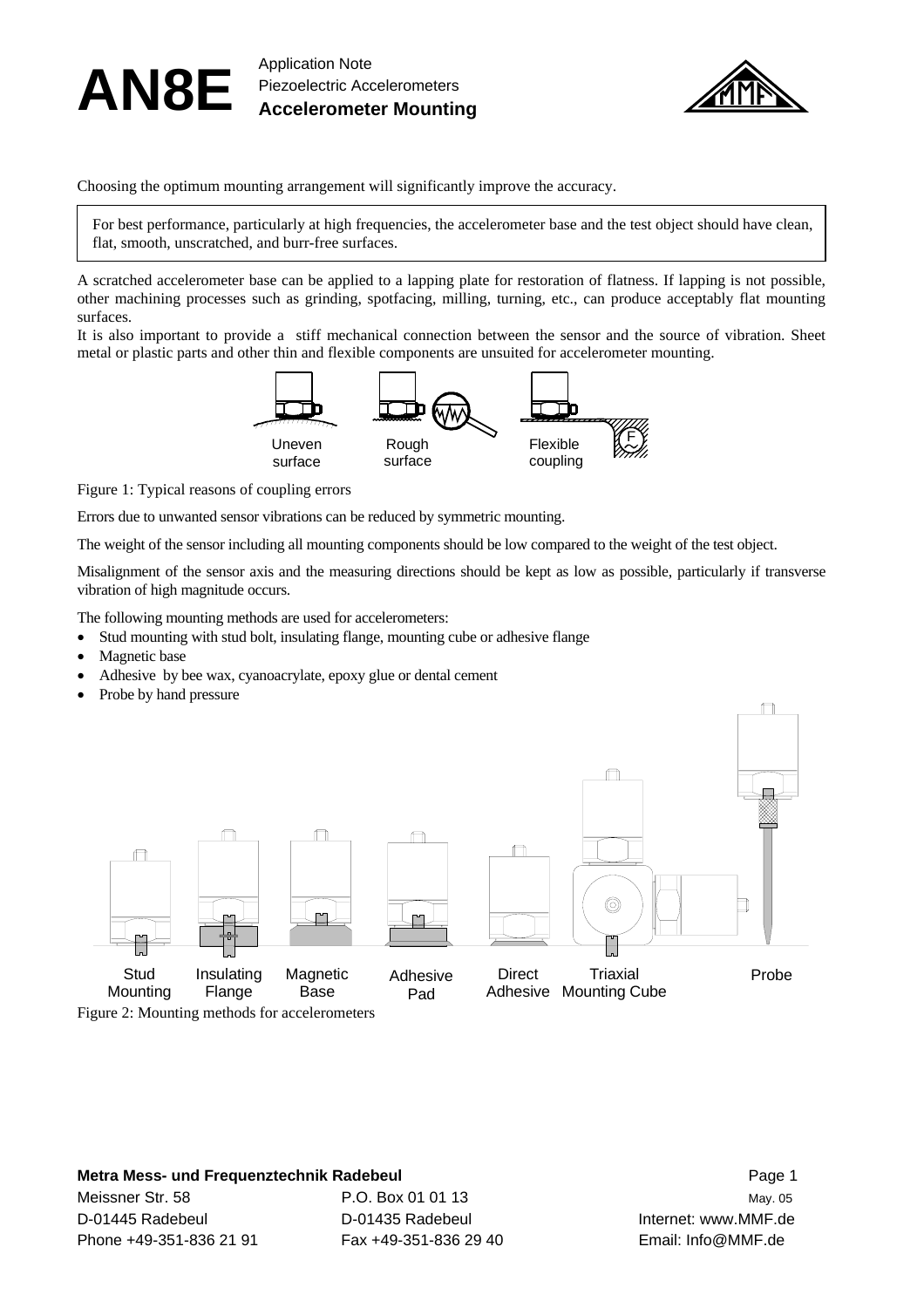## AN8E Application Note Piezoelectric Accelerometers **Accelerometer Mounting**



The following table compares some typical mounting techniques for piezoelectric accelerometers with regard to different criteria (Source: ISO 5348).

| Resonant frequency | Temperature |                    | Relevance of                     |
|--------------------|-------------|--------------------|----------------------------------|
|                    |             | coupling stiffness | surface quality                  |
|                    |             |                    |                                  |
|                    |             |                    |                                  |
|                    |             |                    |                                  |
|                    |             |                    |                                  |
|                    |             |                    |                                  |
|                    |             |                    |                                  |
|                    |             |                    | Sensor weight and Resonance peak |

high  $\bigcap$  medium  $\bigcap$  low

Figure 3 compares the typical high frequency performance of these methods as a result of added mass and reduced mounting stiffness.



**a** Probe

**b** Insulating Flange

**c** Magnetic Base

- **d** Adhesive Mounting
- **e** Stud Mounting

Figure 3: Resonance frequencies of different mounting methods

Metra accelerometers may have the mounting thread sizes: M3, M5 and M8.

Many transducers are available with an accessory kit (ordering option "/01") which contains all suitable mounting parts.

The following table shows the available mounting accessories from Metra:

| <b>Mounting Studs</b>         | $\rightarrow$ For best performance, good for permanent mounting.                                |
|-------------------------------|-------------------------------------------------------------------------------------------------|
| $021 \, (M3)$                 | Mounting thread required in the test object.                                                    |
| $003 \,(M5)$                  | A thin layer of silicon grease between mating surfaces aids in the fidelity of vibration trans- |
| 043 (M8)                      | mission. Recommended torque: 1 Nm.                                                              |
| 022 (M3 to M5)                | Make sure that the mounting stud is not too long resulting in a gap between sensor and test     |
| 044 (M5 to M8)                | object.                                                                                         |
| 045 (M5 to 10-32)             |                                                                                                 |
| 046 (M5 to $\frac{1}{4}$ -28) |                                                                                                 |
| <b>Insulating Studs</b>       | Avoids grounding problems. Limited performance at high frequencies.                             |
| 106 (2 x M3)                  | Model 006 not for use above 100 $^{\circ}$ C.                                                   |
| 006 (2 x M5)                  | Models 029 and 129 for adhesive attachment using cyanoacrylate, epoxy glue or dental            |
| $206 (2 \times M8)$           | cement.                                                                                         |
| <b>Mounting Pads</b>          | $\rightarrow$ For adhesive attachment if holes for sensor attachment cannot be drilled.         |
| 129 (M3, small)               | Models 129, 329 and 029 are isolating.<br>٠                                                     |
| 329 (M3, large)               |                                                                                                 |
| $029 \,(M5)$                  |                                                                                                 |
| $229 \,(M8)$                  |                                                                                                 |

## **Metra Mess- und Frequenztechnik Radebeul Communisties and American Page 2**

Meissner Str. 58 **P.O. Box 01 01 13** May. 05 D-01445 Radebeul D-01435 Radebeul Internet: www.MMF.de Phone +49-351-836 21 91 Fax +49-351-836 29 40 Email: Info@MMF.de